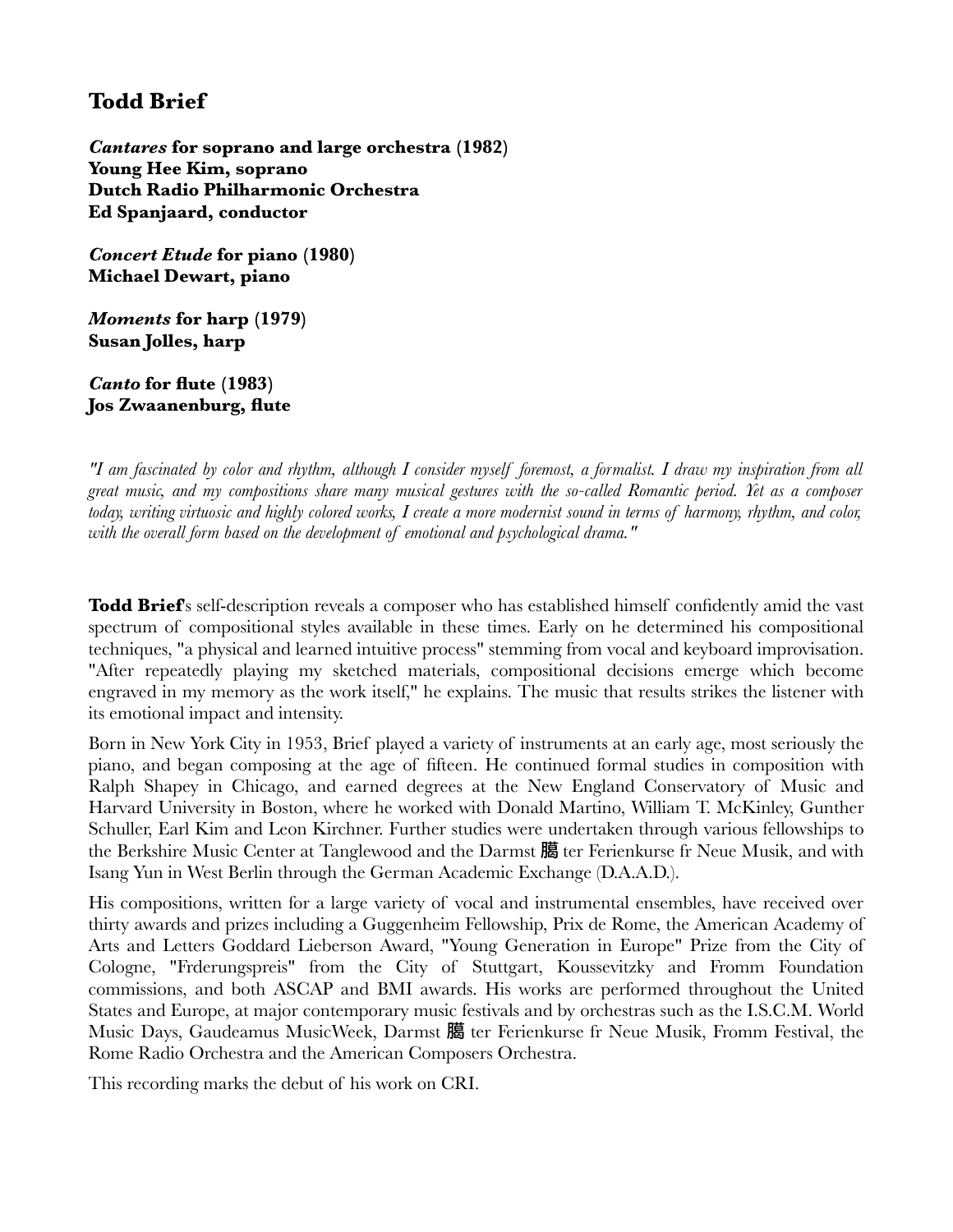### *Notes on the Music*

The original sketches for *Cantares* were made in 1976, but most of the composition was done in 1982. Brief completed it shortly before its premiere at the Gaudeamus MusicWeek, the live recording of which is heard on this album, When he wrote *Cantares*, large, late-Romantic works were in Brief's thoughts. Perhaps from this influence, he has stretched the modern orchestra to its limits (the score calls for ninety-six performers and amplified soprano, although most performances have used fewer than the sixty strings required) in order to create this densely textured, powerful sounding work.

It was Brief's "romantic" outlook that led him to the poetry of Pablo Neruda, both in *Cantares*, and later, in *Slow Lament* (1984) for soprano and piano. "Neruda's images and the sound of the language itself provided a powerful combination for me. The poetry is vivid, emotional, and dramatic 用 articularly in the use of sharply contrasting images. In general, the visceral, earthy quality of Latin American poetry appeals to me, and the sounds of the Spanish language are conducive to very fluid vocal lines." For *Cantares*, the text "provides the emotional basis of the work's formal design, the concentrated ebb and flow of its dramatic character, and the virtuosity of its orchestral color."

Although the overall impression is of a fluid, improvisatory style, Brief has notated the vocal line meticulously. He has also added phonetic interludes, extracted from the Spanish text, which "serve as reflections of the poem's various moods and atmosphere. While the soprano enacts the text, the orchestra develops independently. It is the soprano and orchestra acting 預 s a duo 擁 n opposition to and in support of one another which creates the work's tension and release; the turmoil of inner 'sea' in which the narrator ultimately "survive(s)  $\dots$  alone  $\dots$  woundedly abandoned." In this music, attacks, connections, resonances, and releases create particularly strong impressions, echoing such phrases from the text as: "swells and blows . . . listens and breathes."

The three solo works on this album were borne out of Brief's fascination with virtuosity. In such solo recital works, he finds "an opportunity for concentrated dramatic development and exploration of instrumental technique." The sonic world created by each of the instruments 揺 arp, piano, and flute 妖 iffers markedly. Yet the three share, along with *Cantares*, the traits of Brief's style: a density of musical events, intricate rhythms, extremes of range and dynamics, extensions of technique to create new colors, and a sense of the drama and psychology of the individual's survival in a complex and sometimes hostile world."

In *Moments* (1979), the most contemplative of these three pieces, the harp engages in ruminative studies of the opening musical events in each of a number of episodes. Whether the first arpeggiation, the pulsations of a chord, or the emergence of a single melodic line from a filigreed surrounding, these moments accumulate and grow gradually, but insistently, to a climax, before being released to calmer times and a conclusion that rustles, rather than fades away.

*Concert Etude* (1980) utilizes the piano's majestic power in similar, though more extended statements. The composer observes that the one-movement composition "moves forward in a kaleidoscopic manner, turns from one type of gesture or material, arrives at yet another, and gathers in one unified gesture." Registral contrast, motivic repetition and variation, and the huge spectrum of colors and emotions, all recall *Moments*, but the scale is grander. Brief's instructions to the performer, here as elsewhere, encompass dynamic level, tempo, mood, mode of attack, and even fingerings. But the effect is timeless and liberating.

The technical resources of the flute might seem constricting in such virtuosic music, but not for Brief. In *Canto* (1983) he utilizes multiphonics, harmonics, whistle tones, microtones, variations of lip openings and angle of the flute's head-joint, vibrato, and fingerings to achieve his ends. "Canto" is the Spanish word for song; the flutist is instructed to perform "in a vocal manner" and, like a vocalist, the flutist's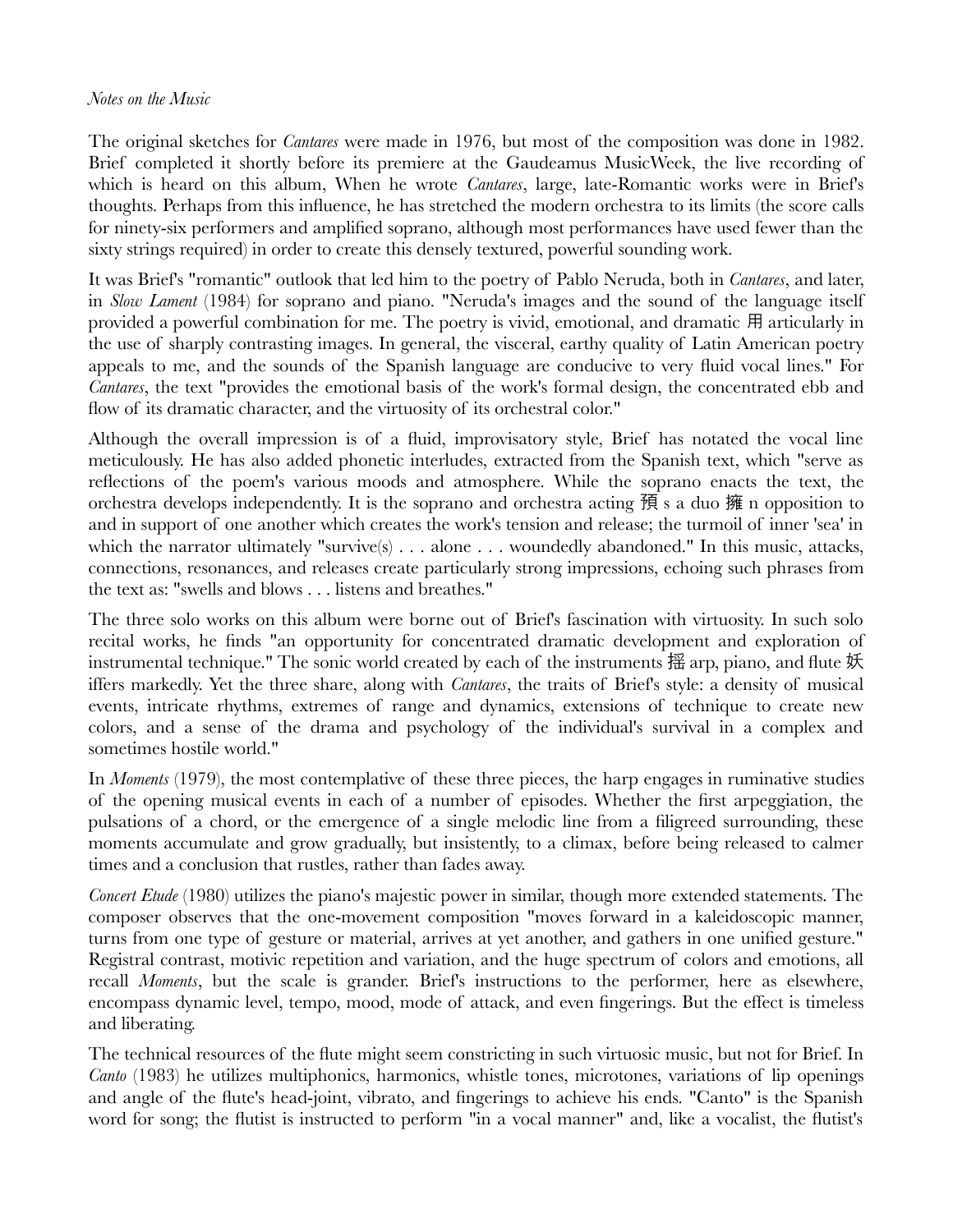modulations of a single tone are particularly important. With the rise and fall of its shapes and character, the music grows seemingly to the bursting point; the sound remains idiomatic and colorfully imaginative. Again there is a settling, for *Canto* shares with the three other works here a quiet, calm ending.

—Susan Feder ゥ 1986 Susan Feder

Parts of these notes originally appeared as program notes for the American Composers Orchestra and in Ear Magazine, vol. 10, no. 3: "Todd Brief: Emotion within Form"; an interview with Perry Goldstein, and are reprinted by permission.

## *Notes on the Performers*

**Michael Dewart**, pianist, performs regularly throughout the United States both as soloist and as accompanist. With a particular interest in 20th century repertoire, Dewart has a long and impressive list of premiere performances to his credit, including Brief's *Fantasy* (1975) for violin and piano and *Concert Etude* which is dedicated to him. He has recorded for the Spectrum and Opus One labels.

**Susan Jolles**, harpist, has commissioned many works for her instrument. She has performed extensively as a member of the Jubal Trio, the American Composers Orchestra, the Y Chamber Symphony and the Contemporary Chamber Ensemble, as well as in solo recitals. She has received awards from the Fromm and Naumburg Foundations, and has recorded for the Nonesuch, Vox and Bridge labels. With the Jubal Trio, she may be heard on CRI recordings SD 479 in Francis Thorne's *Nature Studies* and SD 497 in Joseph Schwantner's *Wild Angels of the Open Hills*.

**Young Hee Kim**, soprano, studied in Korea and later in Madrid with Lola Aragon, and with RKoster in the Netherlands. She has won many international competitions and awards. After her Rome Radio Orchestra (RAI) appearance in *Cantares*, the Italian newspaper *La Repubblica* proclaimed, "Not since the prime of Cathy Berberian has such a voice been heard: strong and flexible, with wide range and varied expression and of an astonishing transparency."

**Ed Spanjaard**, conductor, studied in Amsterdam and London, and has assisted such conductors as Haitink, von Karajan, Solti, and de Waart. He has since conducted major European orchestras, especially in the Netherlands, and made numerous recordings. He has given the premieres of many orchestral and chamber works, including those commissioned for Het Nieuwe Ensemble, which he has conducted regularly.

**Jos Zwaanenburg**, flutist, studied at the Sweelinck Conservatory, Amsterdam, with Joost Tromp. He has a considerable repertoire of contemporary works, many written expressly for him, and has won many awards including the International Gaudeamus Interpreters Competition. As soloist and as a member of ensembles such as the Tibia Quartet, he has performed throughout Europe.